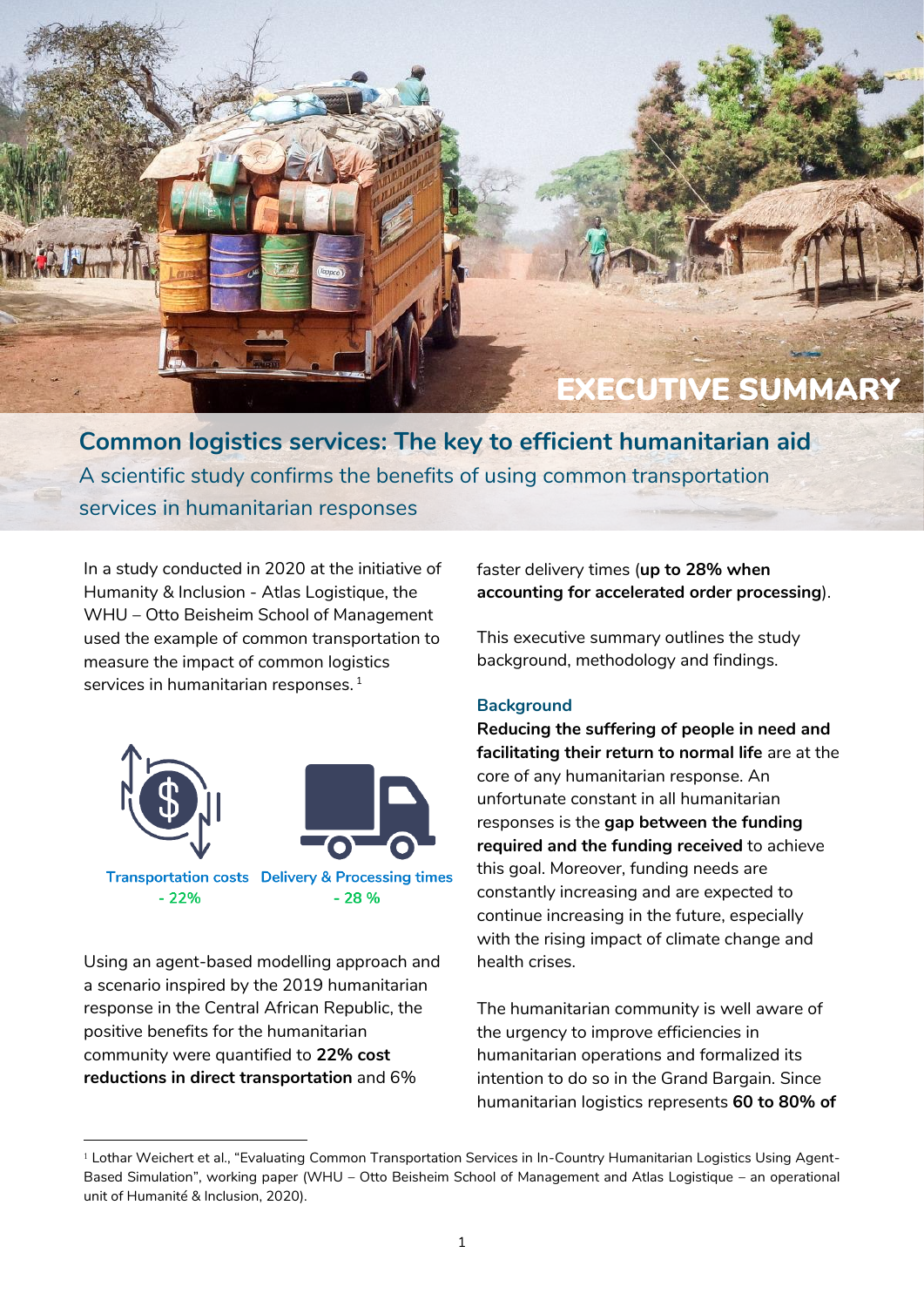

**humanitarian operations budgets**, it makes sense to take a closer look at this field when considering how to improve efficiency.

**Humanitarian common service providers (HCSPs) provide transportation, storage and supply-chain management to other humanitarian organizations.**

By pooling the freight volumes of multiple humanitarian organizations and professionalizing operations, HCSPs contribute to better prices from suppliers, ensuring the efficient use of resources and limiting price inflation for logistics services. They also help make viable activities that most humanitarian organizations, particularly smaller ones, would not be able to sustain, such as the use of security or civil engineering experts.

**Furthermore, because HCSPs are themselves humanitarian actors, they also have a better understanding of the issues and stakeholders. They respect and promote humanitarian principles, improve access to services for vulnerable and hard-to-reach populations and ensure compliance and transparency of services implemented.**

Despite these apparent benefits, HCSPs are quite rare in the field. The WHU study aims to measure the quantitative impact of common transport services on transport costs and overall aid delivery times. The next steps will be to understand the qualitative impacts of pooling, and how the humanitarian sector can accelerate the use of common services in humanitarian logistics.

#### **Methodology**

Transportation was selected from a range of logistics services as the crucial representative service that can be managed by HCSPs. To ensure realistic results, the researchers simulated a global humanitarian response, based on real data from the Central African Republic (CAR) context in 2019. The research

was supervised by a scientific committee that consisted of key humanitarian stakeholders (users, donors and the academic community).

The study entailed programming a mathematical simulation of the logistics market in CAR and simulating local transport during a humanitarian intervention, from customs or production to drop-off near the distribution point. The simulation integrates all stages of the process, from negotiation and contracting to the implementation of road transport. This approach made it possible to study the conflict between the sudden increase in demand for logistics in peak crises and the limited local transport capacity, which leads to price inflation.



In the simulated humanitarian shipment process, the humanitarian organization either negotiates with vehicle owners and hires vehicle owners itself or seeks the support of an HCSP to manage the process on its behalf.

The on-site logistics market simulations were run in different configurations, 50 times each:

- Without any humanitarian shipments
- With humanitarian shipments but no HCSP
- With an HCSP

Because the simulation can only be an approximate representation of the complex humanitarian context, it was designed conservatively to avoid overestimating the benefits of common services.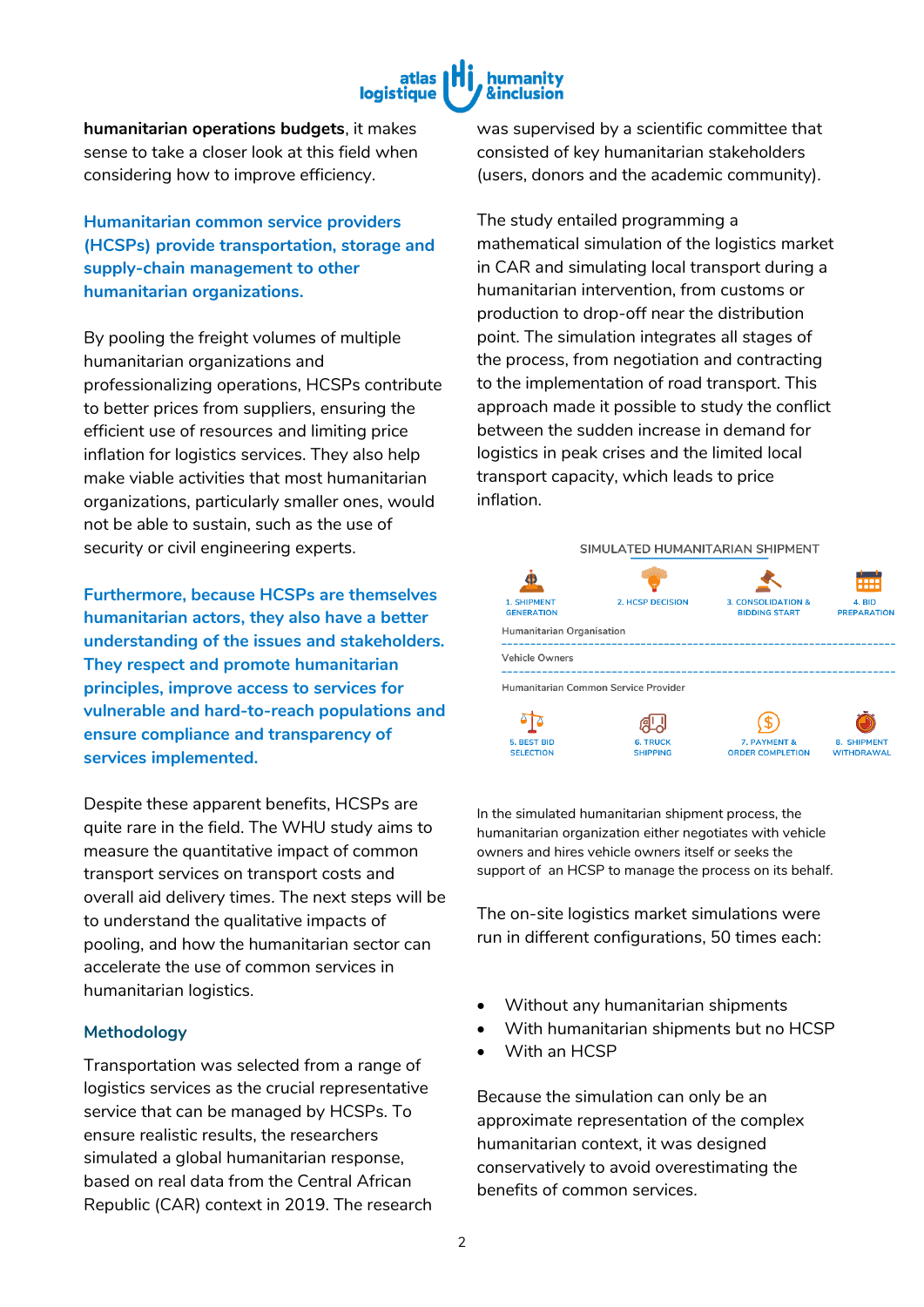

# **Findings**

In the simulation, **the active use of a transportation HCSP yielded, on average, 22% savings on direct transportation costs** for the humanitarian community and a 6% reduction in total delivery times compared to the average.



Simulation example of common transportation services, showing 22% savings in total transportation costs.

However, as mentioned above, a mathematical simulation cannot capture the full complexity of humanitarian operations. For instance, it is estimated that the simplified HCSP process can speed up overall transport operations by 28% when accounting for accelerated order processing.

This overall efficiency gain is based on three factors:

- 1. **Reduced inflation:** Local rates increased at the beginning of the response but at a much slower pace than without the HCSP.
- 2. **Better offers:** The HCSP's wider supplier network facilitated the identification of more cost-efficient bids and decreased the likeliness of truck breakdowns.
- 3. **Increased efficiency:** The use of the HCSP reduced transportation costs and accelerated delivery times. It also lowered transportation rates for local businesses.

## **Qualitative impacts**

**The authors of this study are convinced that given the complexity of humanitarian operations in the real world, the benefits of logistics pooling go far beyond efficiency.** 

The following impact assumptions need to be further investigated:

- HCSPs can strengthen the community's capacity to achieve its critical humanitarian objectives as efficiency gains allow organizations to reach more beneficiaries with the same aid budgets.
- Pooling allows for a dedicated HCSP focus on the management of physical access (rehabilitation of roads, drains, bridges, etc.) and transport routes that enable the humanitarian community to reach isolated communities.
- HCSPs link evolving humanitarian needs with supply flows; they can anticipate and optimize delivery strategies.
- HCSP's specific focus on the safety of transport routes limits the safety risks of transport and at the same time optimizes operations. This can lead to significant cost savings by favoring road, river or sea transport over air transport.
- Common logistics services also facilitate transparency, coordination and innovation within the humanitarian logistics community.

## **Conclusion**

The agent-based model is based on many assumptions and simplifications of the complex reality "on the ground". Nevertheless, the WHU study is a first step towards understanding the positive impact of common logistic services in humanitarian operations. The efficiency gain is a first clear indication of how the humanitarian community would benefit from mobilizing more pooled logistics services.